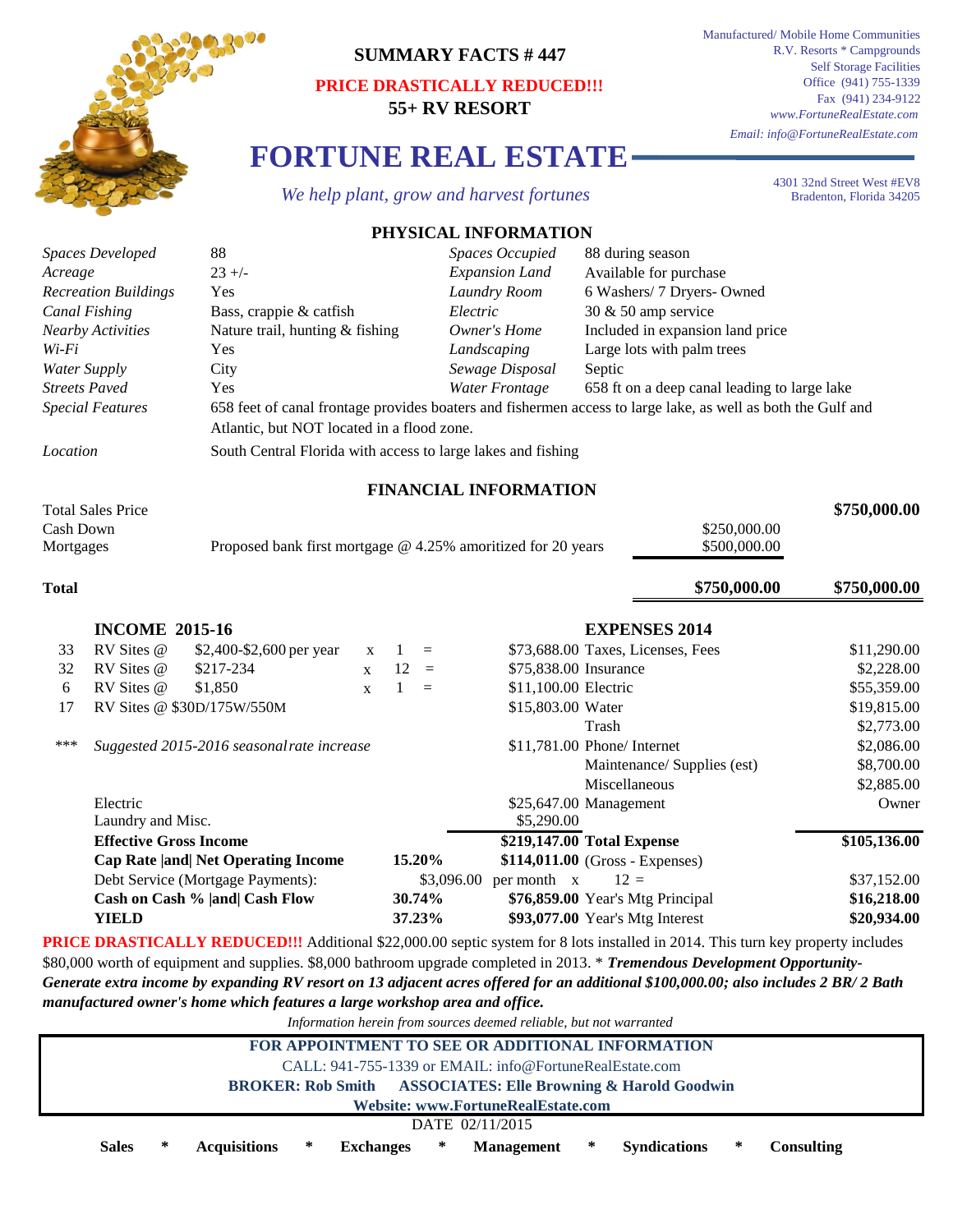

**Canal View Sunset**



**Relaxing Florida setting**